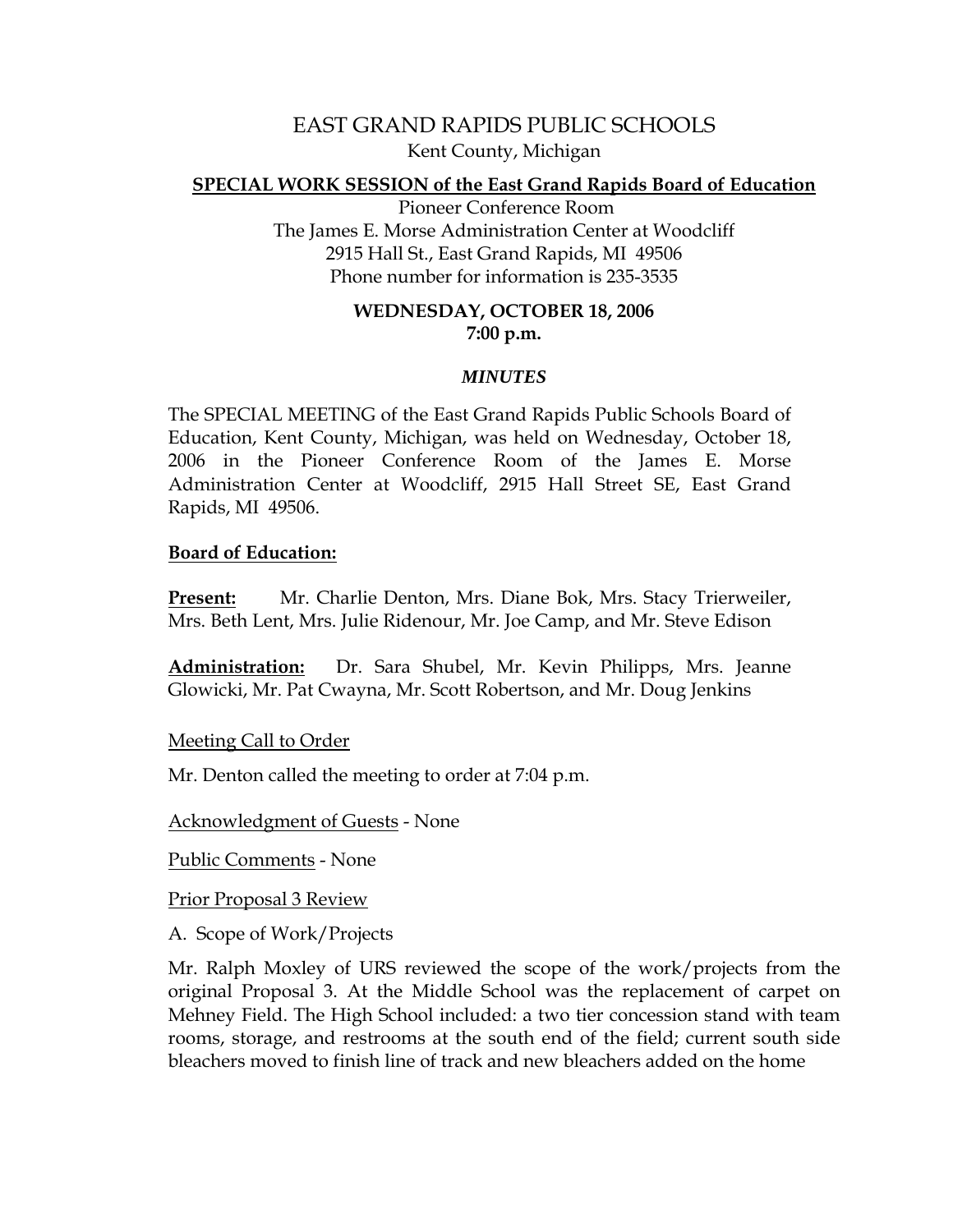Special Board of Education Meeting October 18, 2006 Page 2

side; sound system and lighting for Memorial Field; replacement of the turf at Memorial Field; synthetic turf inside the track; a new two-level press box of approximately 1,500 sq. ft. which would be required to be ADA compliant (barrier free); a two-level addition to the high school with a fitness center, visiting team locker room, and public restrooms on the lower level and an auxiliary gymnasium on the upper level. The Plaza area would be expanded to where the current drive is located for a walkway to the two level fitness center/auxiliary gymnasium. A walkway from the senior lot to city hall with new lighting. At the elementary and middle schools there would be lawn irrigation installed.

B. Estimated Costs

Mr. Philipps reviewed costs for each of the projects in the original Proposal 3. The total projected cost back in May of 2006 was just under \$8 million dollars plus contingency and fee costs.

## Community Responses/Survey (Enclosure #5)

The Board reviewed the results of the community survey. There were 250 more "no" votes than "yes" votes. The survey shows that voter's felt of lowest importance was the turf in the middle of the track.

## Facilities Needs Assessment

It was stated that WAVES representatives feel the need for more seating in the pool area and would like to come forward to ask for this if the Board goes ahead with another proposal. The Board agreed it might be appropriate to re-visit the assessment of needs.

## Financial/Funding Options

What would be funding options? A millage proposal without increasing the millage; a bond issue; extension of the bonds; and fund raising for various pieces/aspects of the proposal; sinking fund dollars; and naming opportunities. The Board discussed the various options available.

## Next Steps

The Board identified that there are some needs and discussed how to go forward. Mr. Denton suggested that a special working committee be formed which would include Board members, administrators, staff, community members, and city leaders. This committee would take another look at the various items in the proposal and bring recommendations back to the Board. Mrs. Lent made a